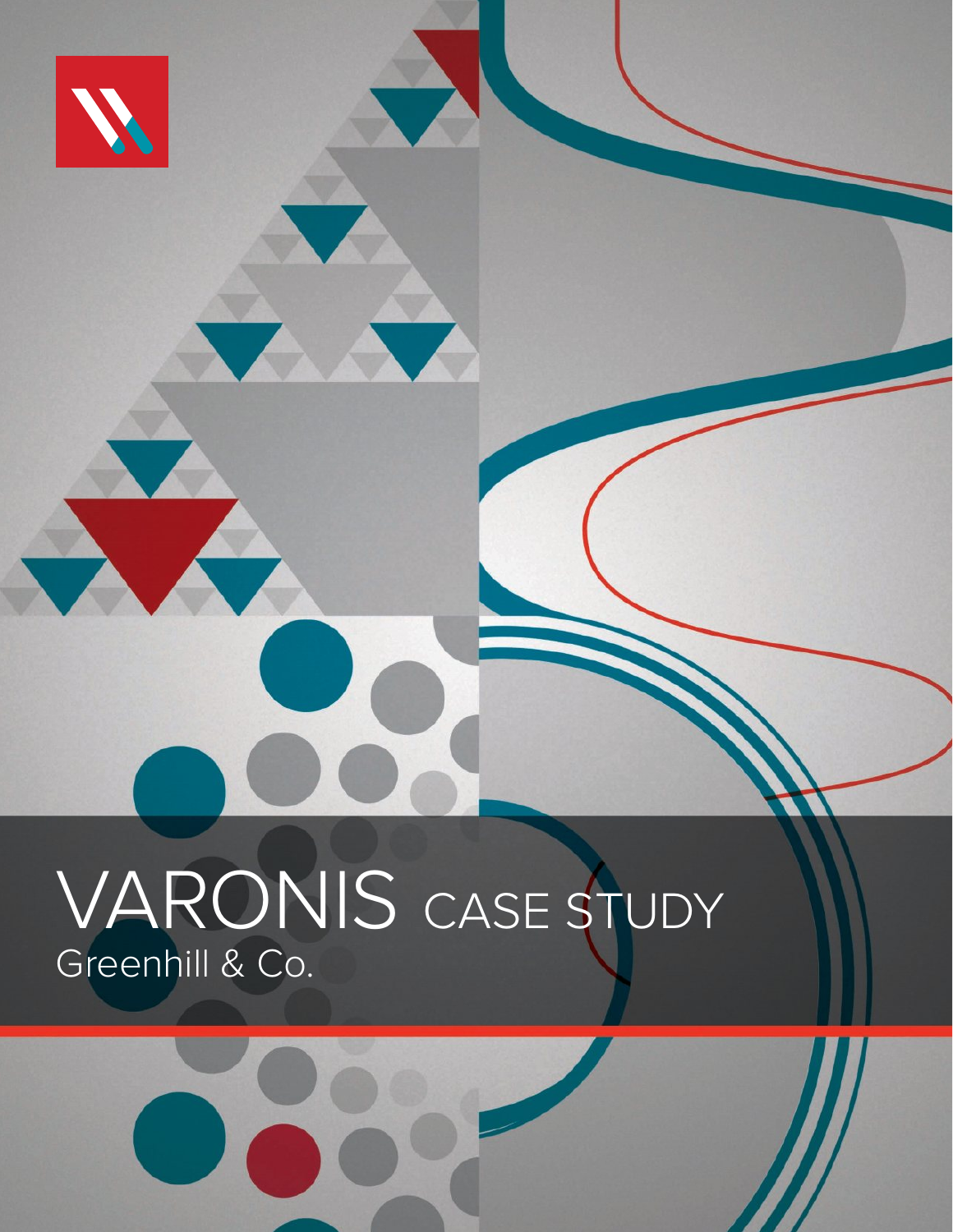# **Greenhill**

"We liked DatAdvantage because it told us right away the access rights that certain folders had, which people had access to those folders, where the content was moving to, and if that access should be tightened."

—John Shaffer CIO, Greenhill & Co.

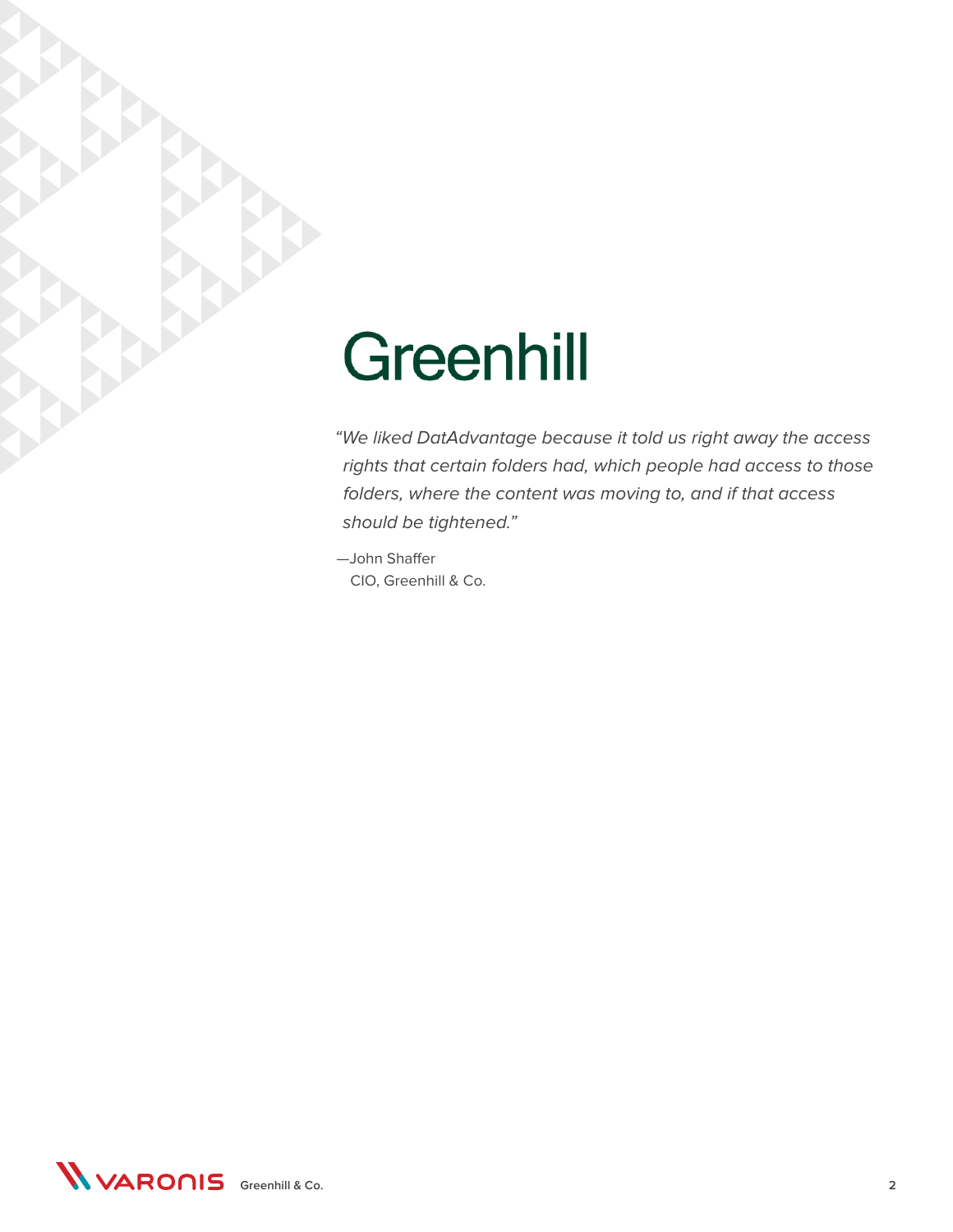### THE CUSTOMER

### Greenhill & Co.

#### **LOCATION**

New York, New York

#### **INDUSTRY**

Financial Services

Greenhill & Co., Inc. (NYSE: GHL) is a leading independent investment bank focused on providing financial advice on significant mergers, acquisitions, restructurings, financings and capital raisings to corporations, partnerships, institutions and governments. The company was established in 1996 by Robert F. Greenhill, the former President of Morgan Stanley and former Chairman and Chief Executive Officer of Smith Barney.

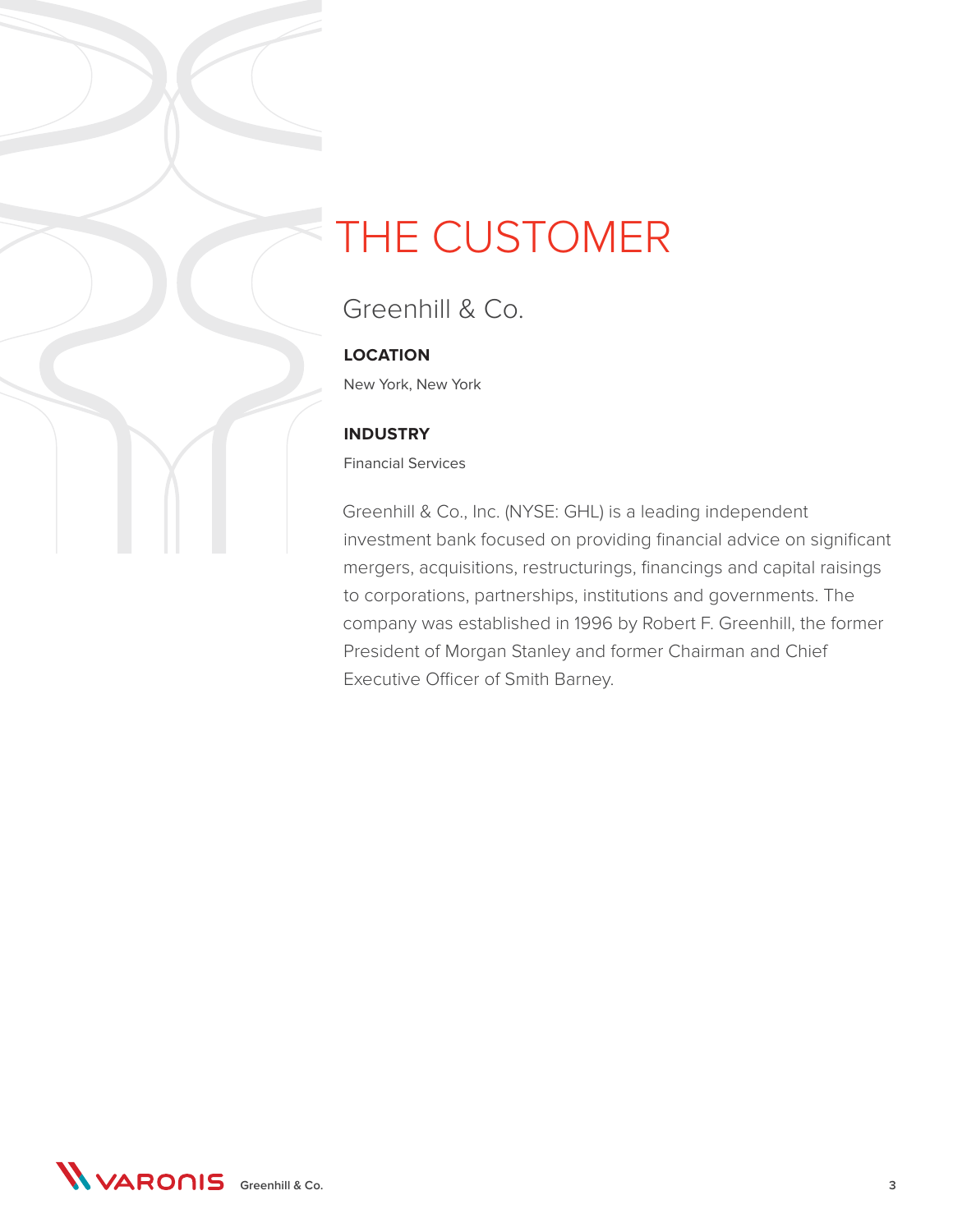### THE CHALLENGE

As the CIO of Greenhill & Co., Inc., John Shaffer sought a data governance solution that could provide visibility into employee access rights, and identify areas of overly permissive access. Additionally, Shaffer's team needed a way to determine when content was moved or deleted, how it was being used, and by whom.

Trying to manually manage and protect information for a global company like Greenhill can be time-consuming, ineffective and error prone. Shaffer's team needed automated analysis of the organization's permissions structure to more efficiently determine which files and folders required owners. This included having the ability to analyze actual access activity to identify likely data owners.

Further, managing access and permissions to sensitive information was a significant challenge. For example, Shaffer's team was often unable to determine the impact that a change in access might have until productivity became impacted.

### EVALUATION PARAMETERS

Shaffer became familiar with Varonis when the company was moving its data to network storage appliances. Given Varonis' existing partnership with NetApp, a colleague recommended DatAdvantage as an option to manage and automate its access and permissions rights.

"We liked DatAdvantage because it told us right away the access rights that certain folders had, which people had access to those folders, where the content was moving to, and if that access should be tightened."

Having dynamic, cross-functional teams accessing data sets in numerous locations can be difficult if not impossible for IT to determine who has access, needs access, who's accessing, and who owns the data. Further, managing permissions across multiple platforms such as file systems, NAS devices, SharePoint sites and email systems can be a daunting task-- especially given that most data auditing, classification, ownership identification and access control solutions are just now evolving to the same place search was 10 years ago.

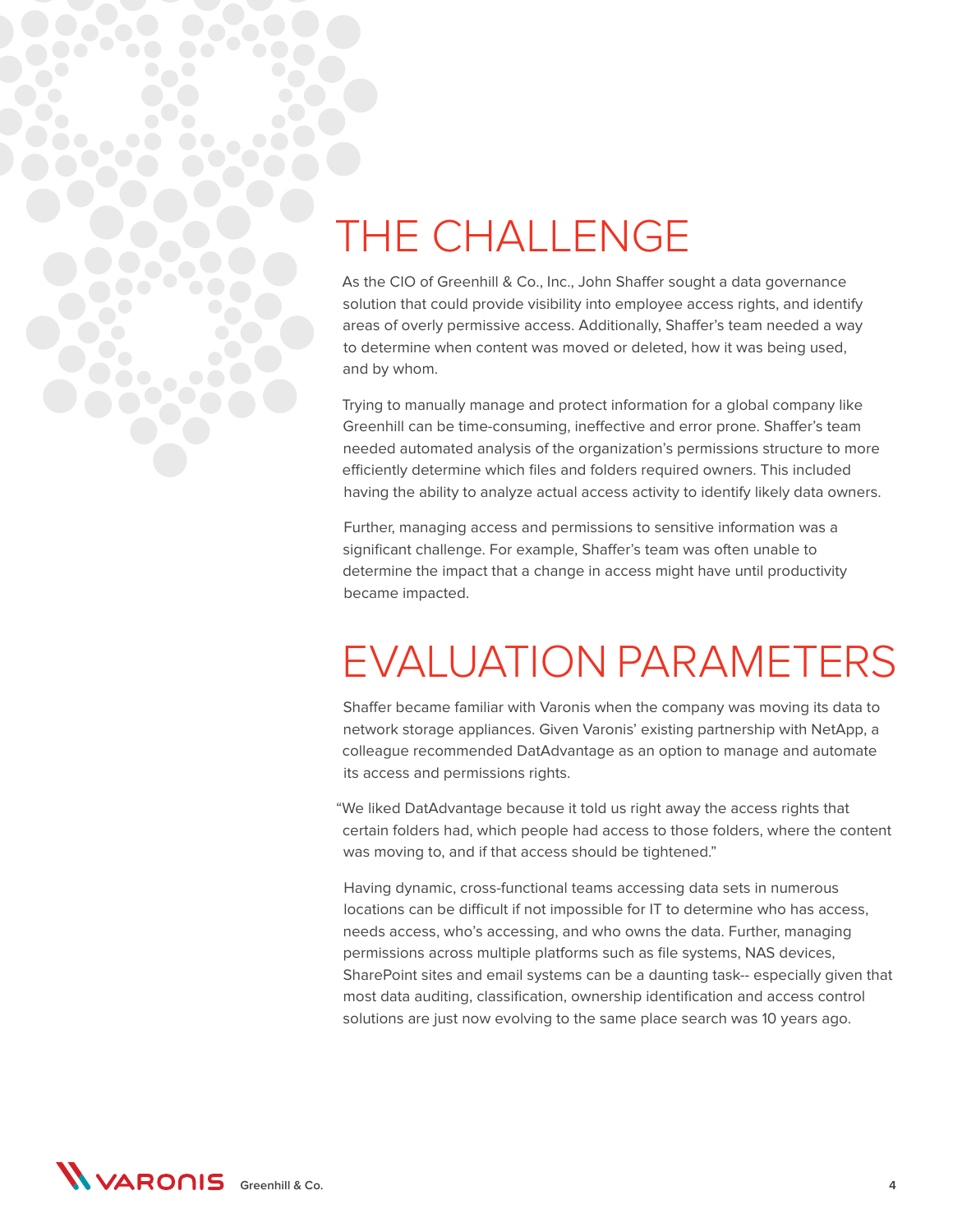## THE SOLUTION

"There was a certain 'coolness factor' to Varonis," Shaffer explains. "People always want to blame the computer for human errors – this offers proof of where documents were being moved to and by whom."

Varonis DatAdvantage automates access and permission management for unstructured and semi-structured data on file systems, NAS devices, SharePoint site and Exchange mailboxes. The software provides visibility into existing access controls and data usage, and makes recommendations for tightening up access and group membership. DatAdvantage also provides customers with the ability to model or sandbox permissions and group membership changes before permanently committing to them without impacting productivity.

"Varonis proved to be a useful tool to determine proper Windows rights and tighten them up accordingly," said Shaffer. "Plus, it allows us to test access change scenarios before actually implementing them, which is incredibly valuable for our team."

Shaffer has used Varonis DatAdvantage for nearly six years and notes that the installation and upgrades were "painless."

His team is currently looking to expand their deployment with Varonis DatAdvantage for Exchange, which provides ongoing Exchange management tasks such as mailbox access management and consolidation, email activity tracking, access auditing and stale public folder and mailbox identification. By automating the way Greenhill performs daily Exchange management tasks, DatAdvantage for Exchange can deliver up to a 70 percent time-savings.

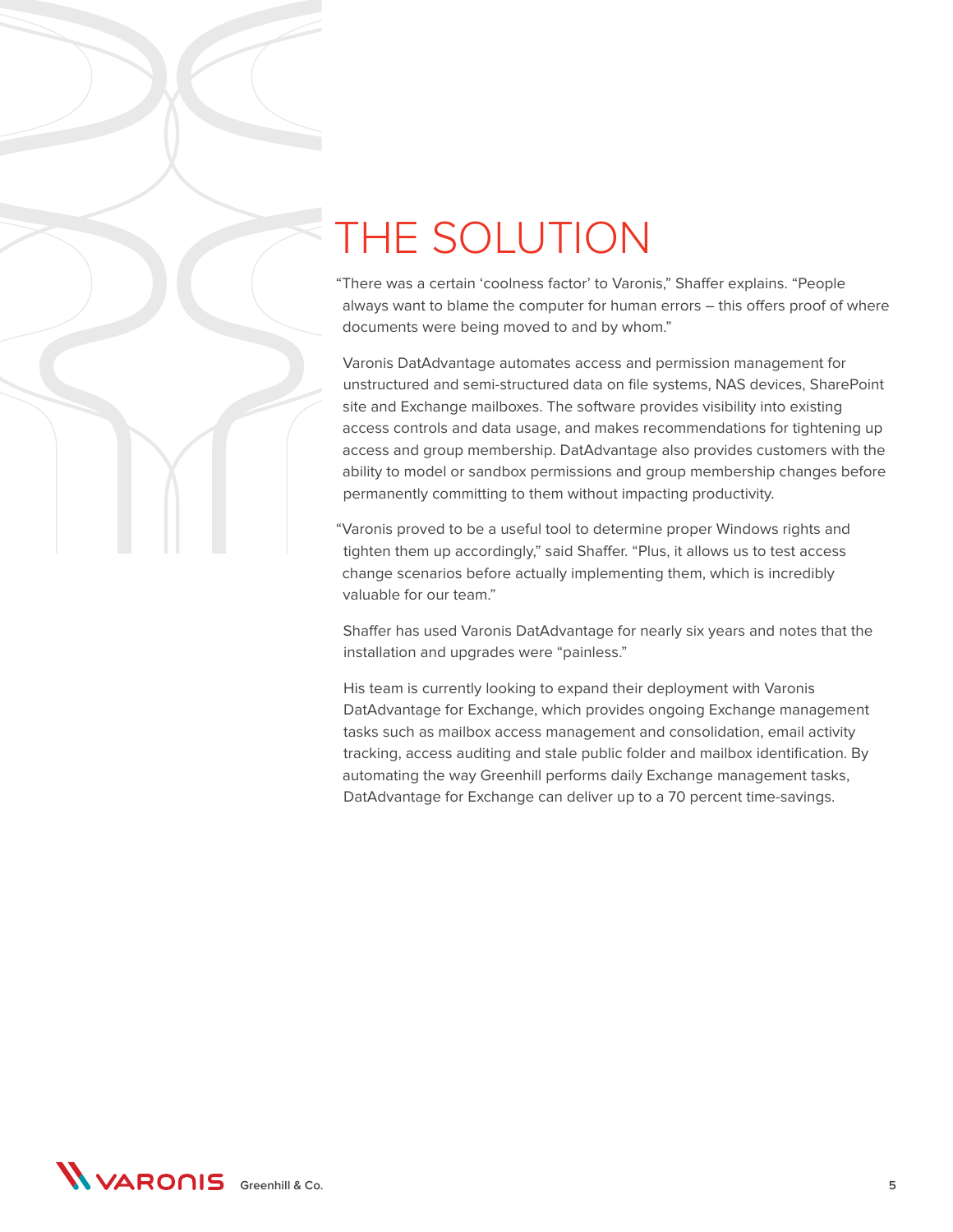## BUSINESS BENEFITS

#### **VISIBILITY OF GREENHILL DATA USAGE**

Greenhill uses the reporting capabilities within DatAdvantage to provide comprehensive views of data utilization and authorization levels across shared files and archives.

#### **ADAPTIVE AUTHORIZATIONS**

DatAdvantage provides Greenhill with an understanding of what data users are actually accessing and using, and offers recommendations about access privileges without creating unnecessary or potentially damaging changes.

#### **ACTIONABLE DATA INTELLIGENCE**

Varonis captures every file access event (open, create, delete, modify, move, etc.) by every person accessing the monitored data, allowing Greenhill to quickly manage and monitor event anomalies around sensitive data.